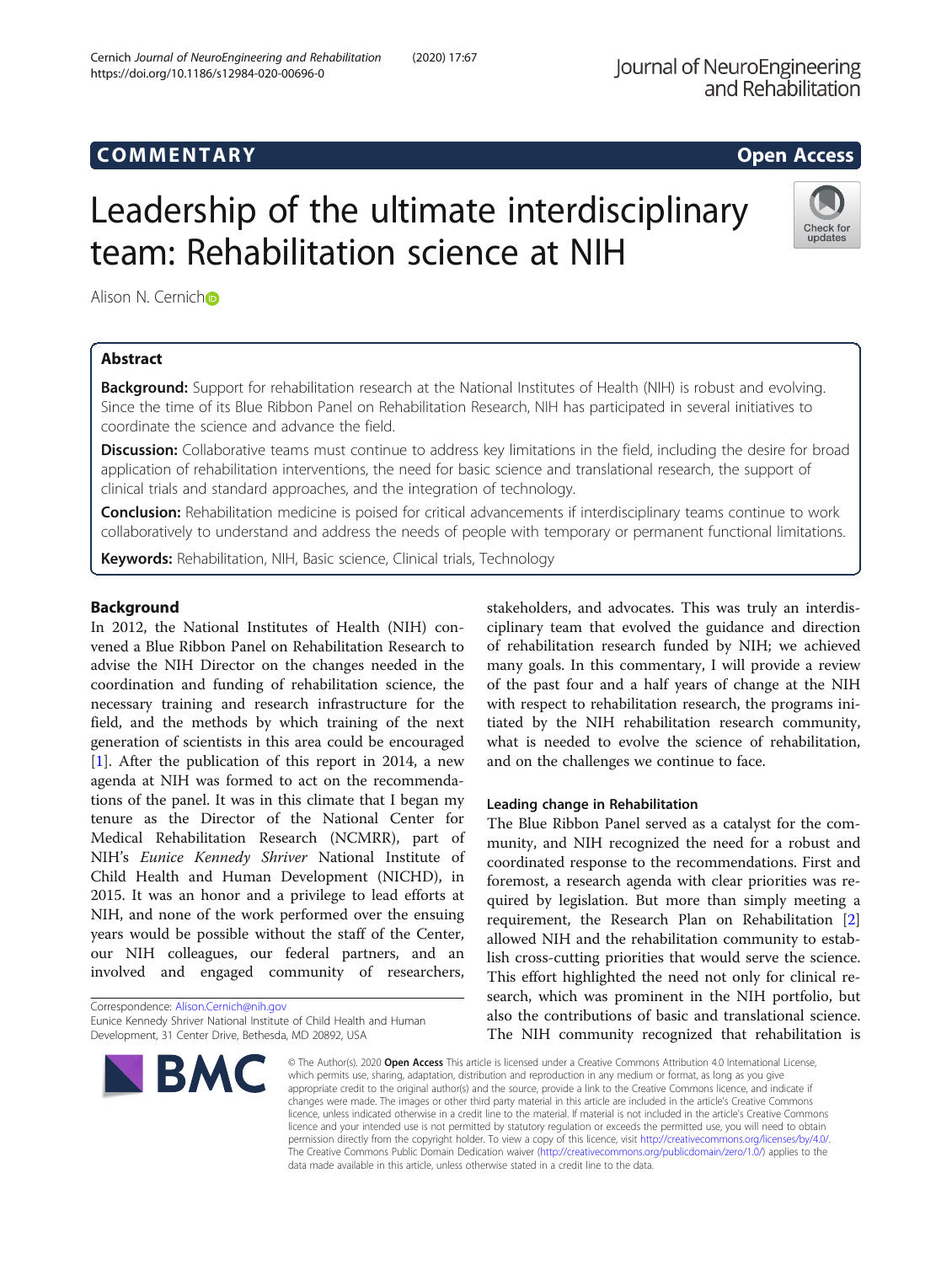vital for persons with many different diseases and conditions and took a disease agnostic approach to the development of priorities.. This disease-agnostic approach provided the basis for the plan and enabled NIH to specify priorities applicable across its Institutes and Centers. It also allowed for the integration of rehabilitation research concepts into multiple funding opportunities, workshops, and research efforts.

The scientific conference that supported the development of the research plan highlighted the key tenet that rehabilitation is applicable across diseases and conditions [[3\]](#page-3-0). It also brought forth an energy and sense of collaboration across disciplines and an understanding that all of NIH was engaged in the rehabilitation mission, not just NCMRR. This concept that rehabilitation research is an NIH-wide mission is critical to the continued growth of the field. The investigators in the field are now recognizing that many Institutes and Centers across NIH are receptive and willing to fund science in this area because of the broad dissemination of this message by all engaged Institutes and Centers. The NIH community feels this is the main driver for the nearly \$175 million increase in the NIH rehabilitation research portfolio over the last 5 years [[4](#page-3-0)].

After unifying the rehabilitation community at NIH with a set of shared priorities, disseminating the willingness for the NIH to support rehabilitation research across the Institutes and Centers through the conference and outreach at professional meetings, and regular communication with the field regarding research opportunities through communication efforts, there was a sense that the rehabilitation community could accomplish a great deal.

The Medical Rehabilitation Coordinating Committee, which is a coordinating committee of 20 Institutes and Centers within NIH, began to pursue multiple lines of effort to further the work stemming from the Research Plan and the conference that are yielding results now [[5\]](#page-3-0). This encompassed collaborations within the NIH, integration of rehabilitation into trans-NIH efforts, and work across federal agencies to better address the priorities and gaps in the rehabilitation research agenda.

Within NIH, the NCMRR, the National Institute of Neurological Disorders and Stroke (NINDS), and the Office of Disease Prevention will host a conference on the benefits of physical activity for individuals who use wheelchairs, with an accompanying systematic review completed by the Agency on Healthcare Research and Quality to support the inclusion of evidence-based recommendations in federal guidelines. NCMRR recently launched a Common Data Elements effort for rehabilitation in collaboration with the NINDS. The NIH community continues to sponsor funding announcements, most notably in community-based cardiac

rehabilitation, rehabilitation research infrastructure, and training and career development.

The NIH Medical Rehabilitation Coordinating Committee was integrally involved in large NIH efforts, such as the All of Us program, where we advocated for the inclusion of individuals with disability, successfully including a community partner for the program and establishing the evidence for the participant-provided information survey for disability [[6\]](#page-3-0). We engaged with the NIH BRAIN initiative and successfully advocated for work that promoted human trials for brain-computer interfaces that promote function for individuals with severe disability, as well as neural prosthetics and new approaches to deep brain stimulation [[7\]](#page-3-0). We worked with colleagues to promote rehabilitation across the Helping to End Addiction Long-term<sup>SM</sup> Initiative, or NIH HEAL Initiative<sup>SM</sup>, and were successful in gaining support for multiple applications, including those focused on lower back pain, cancer rehabilitation, primary care provision of physical therapy, and new devices to treat or remediate pain [\[8](#page-3-0)].

NIH is consistently working with federal partners to advance the coordination of rehabilitation research efforts. The NCMRR funded an effort to advance the field of limb amputation and limb salvage by supporting the development of a registry in collaboration with the Department of Defense, that is moving toward an initial pilot in spring of 2020. NCMRR and colleagues from the National Institute of Diabetes and Digestive and Kidney Diseases are working with our federal colleagues from the Departments of Defense, Veterans Affairs, and throughout the Department of Health and Human Services to standardize common data elements in the limb loss field. This work to arrive at common definitions and standards across agencies, we hope, will serve as an exemplar to ease regulatory and reimbursement considerations for new approaches and devices for this population. NCMRR collaborated with the Centers for Disease Control and Prevention to fund the integration of disability questions into a national pregnancy surveillance effort to support evidence development for obstetric care for individuals with disability. NCMRR, the National Institute on Deafness and Other Communication Disorders and the Fogarty International Center worked collaboratively to support efforts on global implementation of rehabilitation with the US Agency for International Development and the World Health Organization and helped to establish global priorities for rehabilitation research, data, and infrastructure.

Recent NIH-sponsored workshops and conferences have focused on innovative technologies for pediatric rehabilitation, clinical trials in rehabilitation, strategic directions for cerebral palsy and spinal cord injury research, integrative treatments, and medical device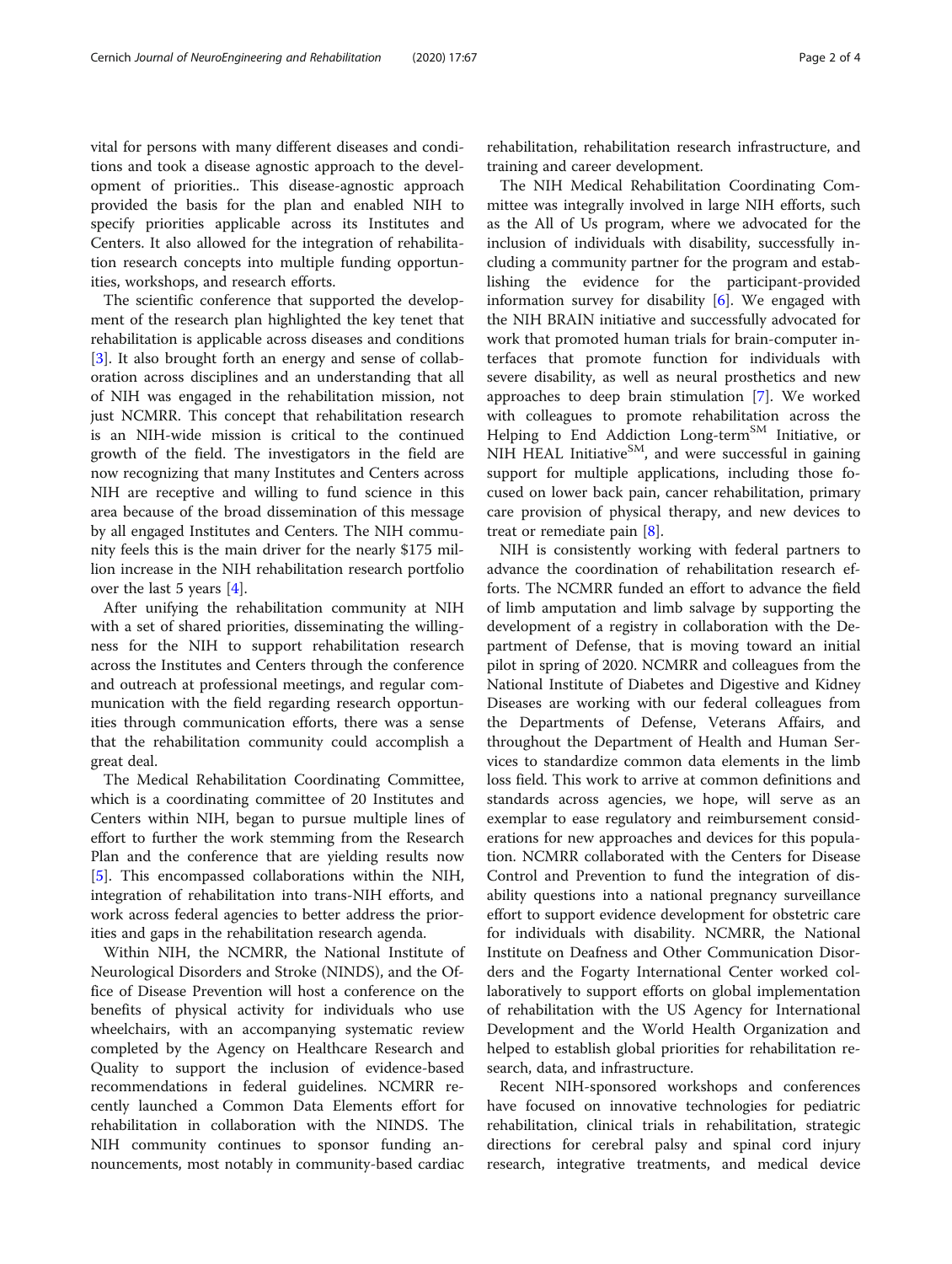development and commercialization. The NIH Medical Rehabilitation Research Coordinating Committee is an engaged team, ready to pursue any avenue to promote rehabilitation as a critical area of science.

#### Evolution and direction of the field: debunking dogma

As the field continues to evolve, I encounter several recurring themes when I attend conferences, workshops, meetings, and gatherings that occur in scientific, legislative, advocacy, and stakeholder domains. From my perspective, these themes can hamper progress, discourage young investigators from adopting new approaches, and limit innovation. I will highlight and rebut a few of these in the hope that the field can change the dogma.

"Rehabilitation is intended only for people with chronic disability." While it is true that individuals with chronic disability require evidence to support their need for continued access to rehabilitation over the lifespan, this should not be the only goal in our field. Rehabilitation and the science underlying rehabilitation approaches are critical to remediating temporary functional limitations from injury or surgery, to enable improved function after treatment for disease (e.g., cancer), and to engage older individuals who are on the cusp of aging into functional limitations. Imposing limits or curtailing a broader agenda limits the field and does not allow for broader applications.

"Basic science is not a priority for rehabilitation research." The basic science portfolio for rehabilitation, unlike many portfolios at NIH, is relatively small. However, concentrating only on interventions and outcomes misses a fundamental underpinning of science that contributes to advances that are well-known in other fields. The discovery of biomarkers, quantifiable variables that can be monitored, is critical to prognosis, diagnosis, and monitoring of recovery across conditions. Moreover, these biologic, imaging, or sensor-based measures allow for the development of interventions that are more precisely targeted to symptoms or individuals. The field is critically lacking endeavors in genomics, epigenomics, proteomics, transcriptomics, the microbiome, serumbased biomarkers, and imaging indicators that could contribute to more evidence-based care. This involves a continuum of research that is underemphasized in rehabilitation medicine and requires new partnerships with scientists in these fields to advance more quickly.

"We cannot conduct large, adequately powered trials of rehabilitation interventions." After working as a mental health clinician and researcher in the Department of Veterans Affairs, where psychotherapeutic interventions were randomized, tested, implemented, revised, and evaluated [[9\]](#page-3-0), there is no question that rehabilitation could mirror this approach. What interferes with progress in this area are two commonly accompanying

statements: "Each patient is different, you can't have a standard approach," and "There is no way to blind or control for exposure to the treatment." Work currently ongoing in the field rebuts these contentions  $[10]$  $[10]$ . There is a glaring need for standardization of approaches to support the rigor and reproducibility of the science. Standardization does not ignore the individual, it allows for broader application of techniques supported by evidence. New approaches to clinical trials, such as adaptive trials, pragmatic trials, and other methodologic approaches, may allow for more flexibility in clinical trial design and can be used to evaluate whether an intervention or approach is effective in the real world.

"It is hard to quantify rehabilitation, identify treatment targets, and measure progress". Technology holds enormous promise for quantitative measurement of movement, discovery of biomarkers through high-throughput analyses, screening for potential treatment targets, outcome measurement, and monitoring social participation and community engagement. While technology is not the only solution for these challenges in rehabilitation research, the field needs to consider how to move to more rigorous and quantifiable metrics. Integration of sensors, videocapture, app-based tools, gaze technologies, voice analysis, new imaging approaches, innovative modeling, and machine learning approaches are critical to supporting the science and to engaging young investigators. Commercial off-the-shelf tools and research kits are available and the costs are lowering quickly for tools that were once prohibitively expensive. Collaborations are a key part of this work; technology companies, medical equipment providers, computer scientists, and engineers are increasingly interested in how their skills and abilities can assist individuals with temporary or chronic functional limitations. This is not to say that technology is the only solution to this set of problems, and there is a clear need to ensure that the solutions are costeffective and accessible. However, the field of rehabilitation will miss opportunities and advancements if we do not continue to progress in this area.

#### Conclusion

Leading the National Center for Medical Rehabilitation Research was an honor and a privilege. In this position, I had the opportunity to oversee new and emerging science, promote and support the field, and meet people all over the world who see rehabilitation as a global need, critical to enabling health. At every meeting or conference, there is a young investigator with passion, drive, and a sense of novelty that inspires others to keep advocating for rehabilitation.

Rehabilitation is my professional mission. Throughout my career, starting with my undergraduate training, I found many ways to engage in the work. I came into this